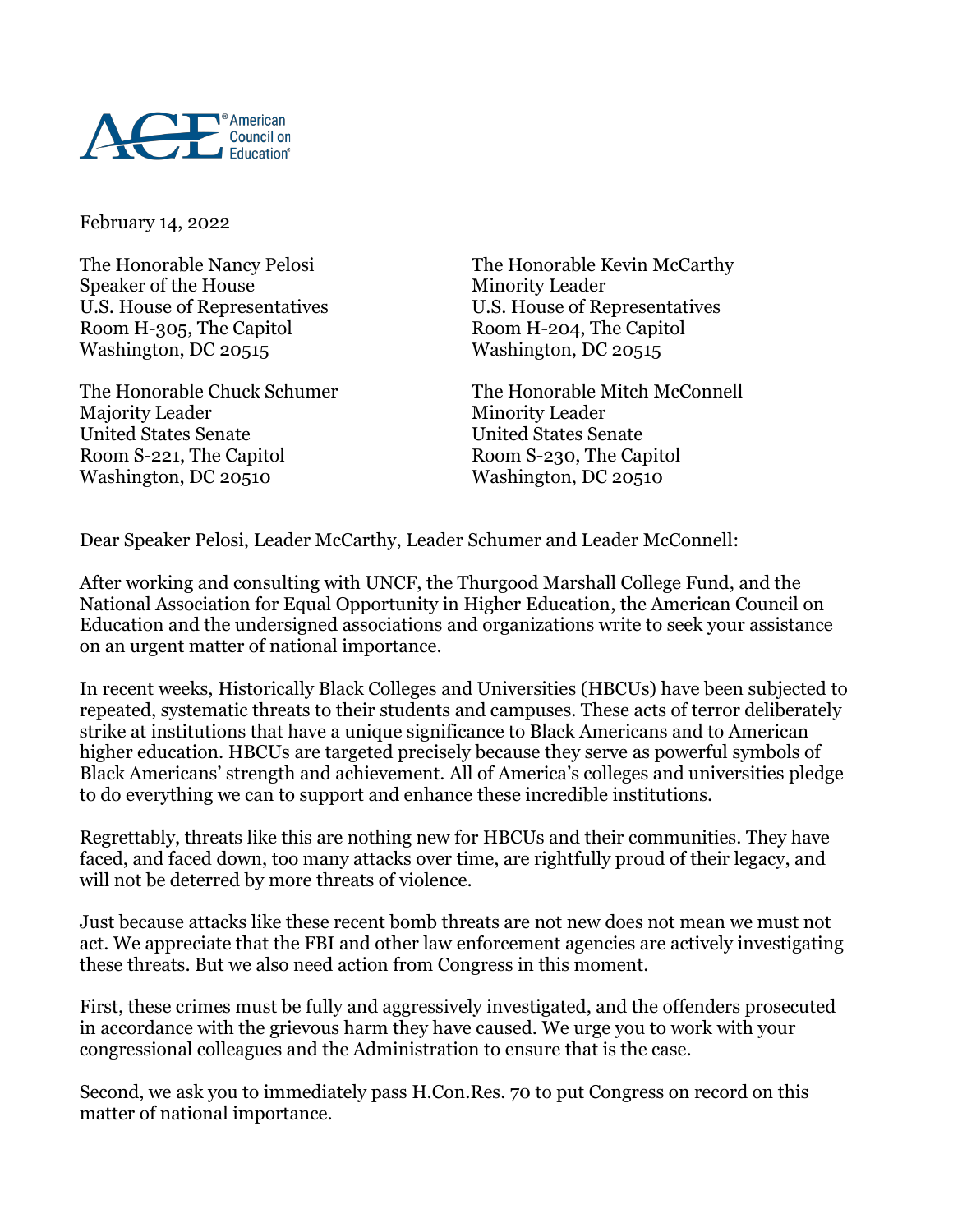Threats to Historically Black Colleges and Universities February 14, 2022

Finally, the egregious nature of these crimes, their scope and scale, and the racist motivations behind them deserve specific attention. Congress has both the unique authority and responsibility to address this. For this reason, we request you hold congressional hearings on an expedited basis, with a focus on the persistent issues underlying these crimes and how to prevent future occurrences.

We reiterate that for too many of our students and colleagues, the threats against HBCUs across the country are a reminder of the reality of racial violence and inequities that are present every day. Congress can take meaningful action to address the very real harm that has been caused. We urge you to do so, and quickly.

Sincerely,

Ted Mitchell President

On behalf of:

Achieving the Dream ACPA-College Student Educators International ACT American Association of Colleges and Universities American Association of Colleges for Teacher Education American Association of Colleges of Nursing American Association of Collegiate Registrars and Admissions Officers American Association of Community Colleges American Association of State Colleges and Universities American Association of University Professors American College Health Association American Council on Education American Dental Education Association American Federation of Teachers American Indian Higher Education Consortium APPA, "Leadership in Educational Facilities" Association of American Universities Association of Catholic Colleges and Universities Association of Community College Trustees Association of Governing Boards of Universities and Colleges Association of Jesuit Colleges and Universities Association of Public and Land-grant Universities Association of Research Libraries Center for American Progress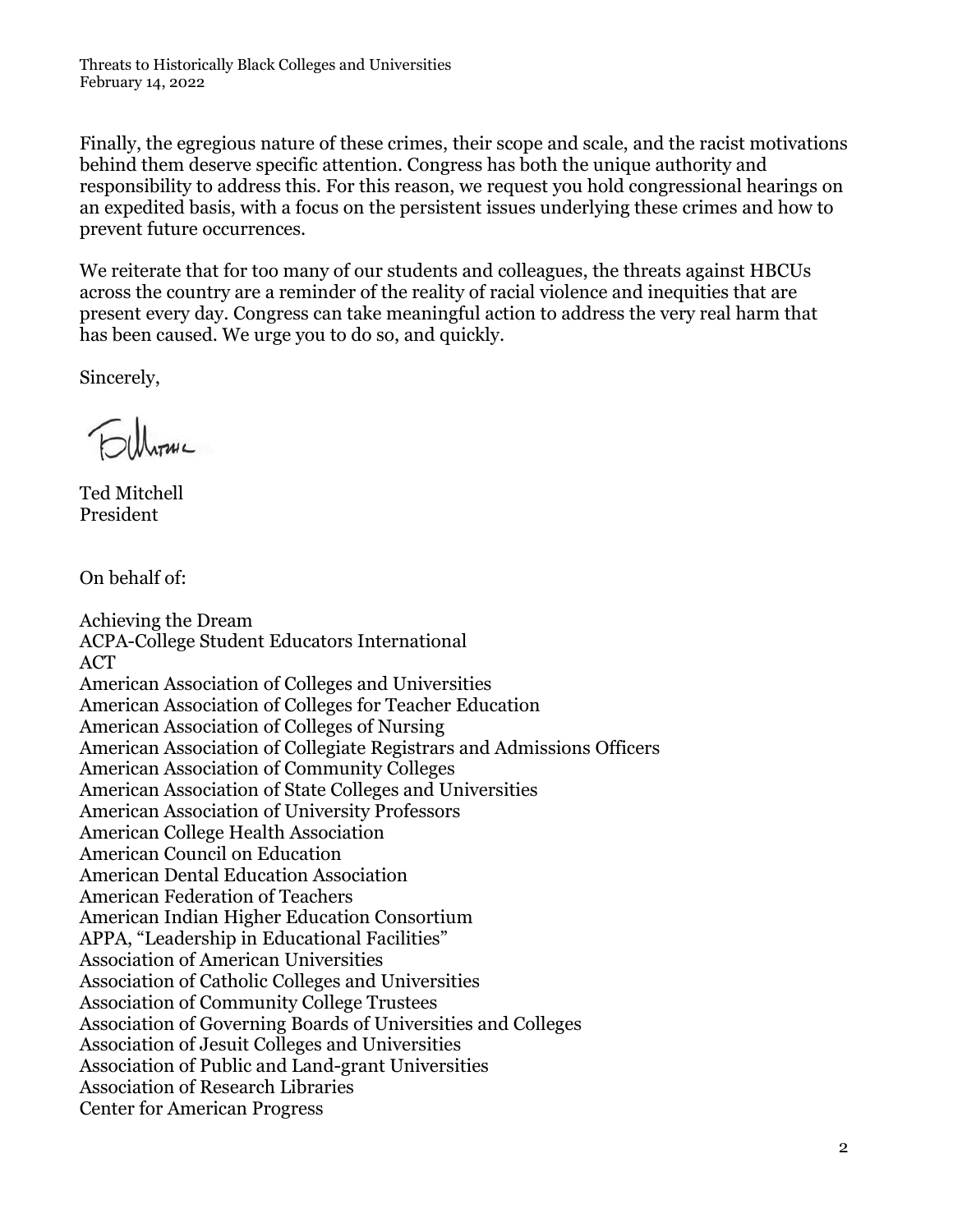Threats to Historically Black Colleges and Universities February 14, 2022

Coalition of Urban and Metropolitan Universities College Board Common App Consortium of Universities of the Washington Metropolitan Area Council for Advancement and Support of Education Council for Higher Education Accreditation Council for Opportunity in Education Council of Graduate Schools Council of Independent Colleges Council on Social Work Education EDUCAUSE ETS Georgetown University Center on Education and the Workforce Georgia Budget and Policy Institute Hispanic Association of Colleges and Universities Institution for Higher Education Policy KIPP Public Schools NAFSA: Association of International Educators NASPA - Student Affairs Administrators in Higher Education National Association for College Admission Counseling National Association for Equal Opportunity in Higher Educ ation National Association of College and University Business Officers National Association of Colleges and Employers National Association of Independent Colleges and Universities National Association of Student Financial Aid Administrators National Association of System Heads National Collegiate Athletic Association National Council of University Research Administrators New America Higher Education Program Phi Beta Kappa Society **SACSCOC** Silicon Valley Leadership Group State Higher Education Executive Officers Association The Education Trust The Hope Center for College, Community, and Justice The Institute for College Access & Success Third Way Thurgood Marshall College Fund UNCF Yes We Must Coalition

Cc: The Honorable Patty Murray The Honorable Richard Burr The Honorable Bobby Scott The Honorable Virginia Foxx The Honorable Jerrold Nadler The Honorable Jim Jordan